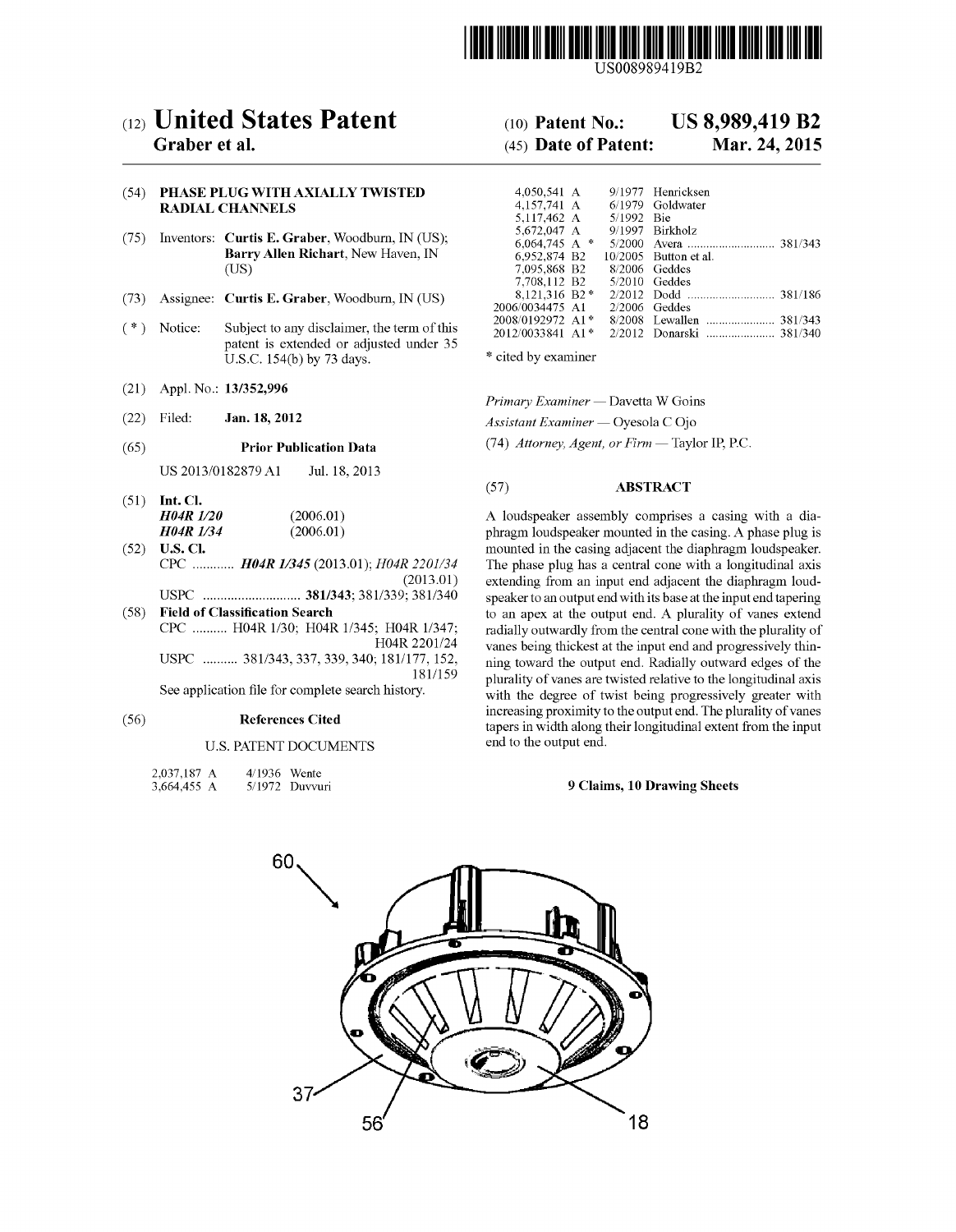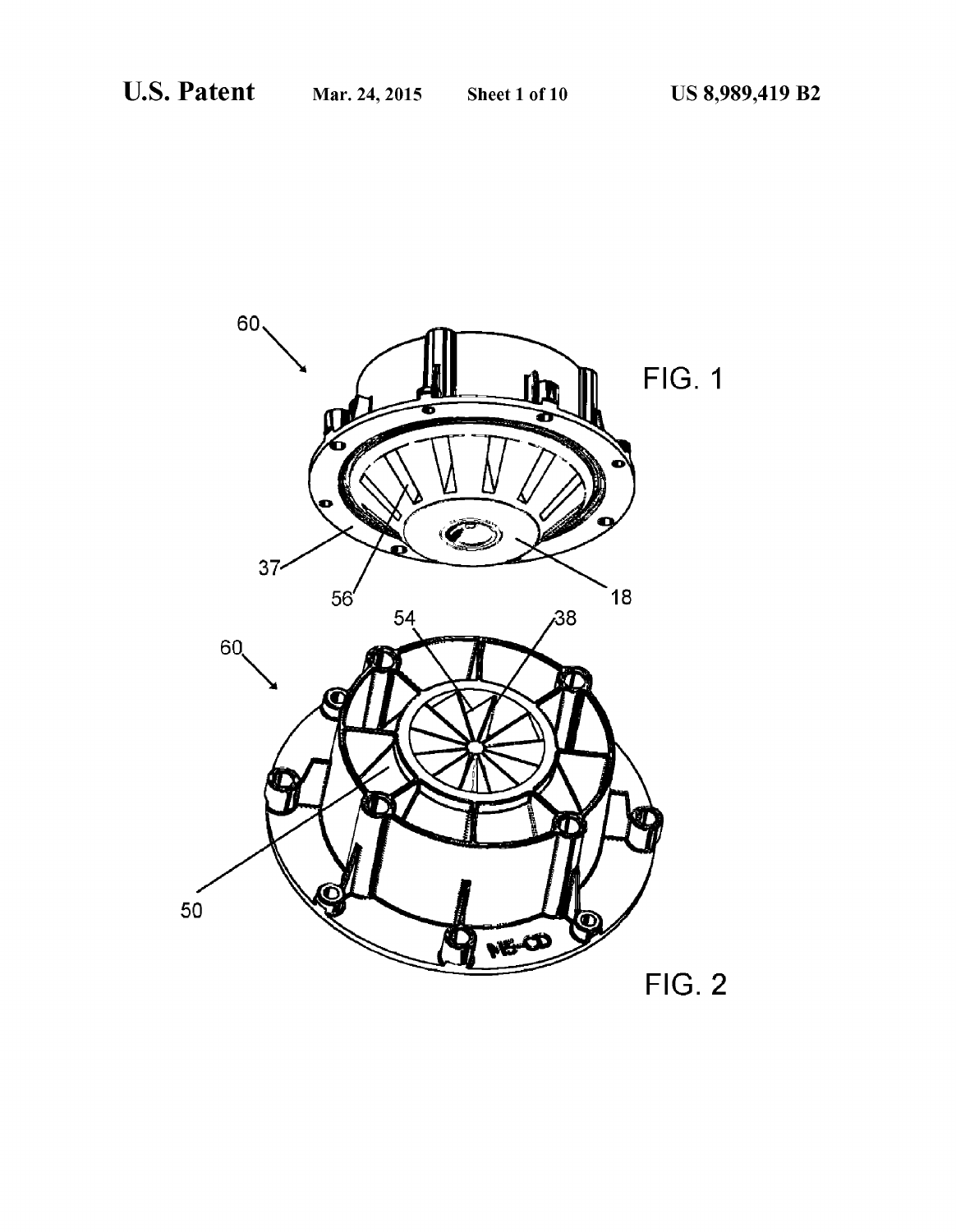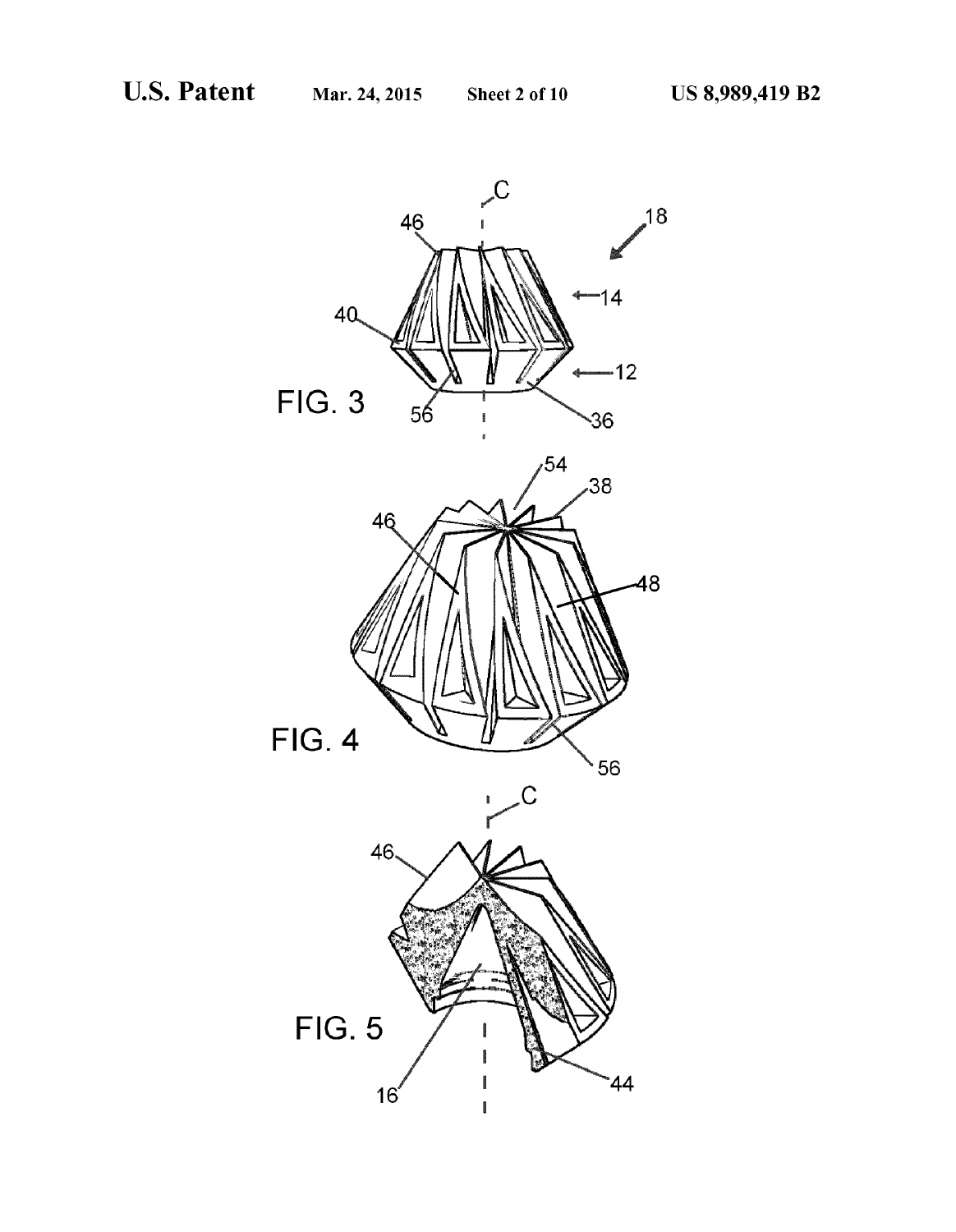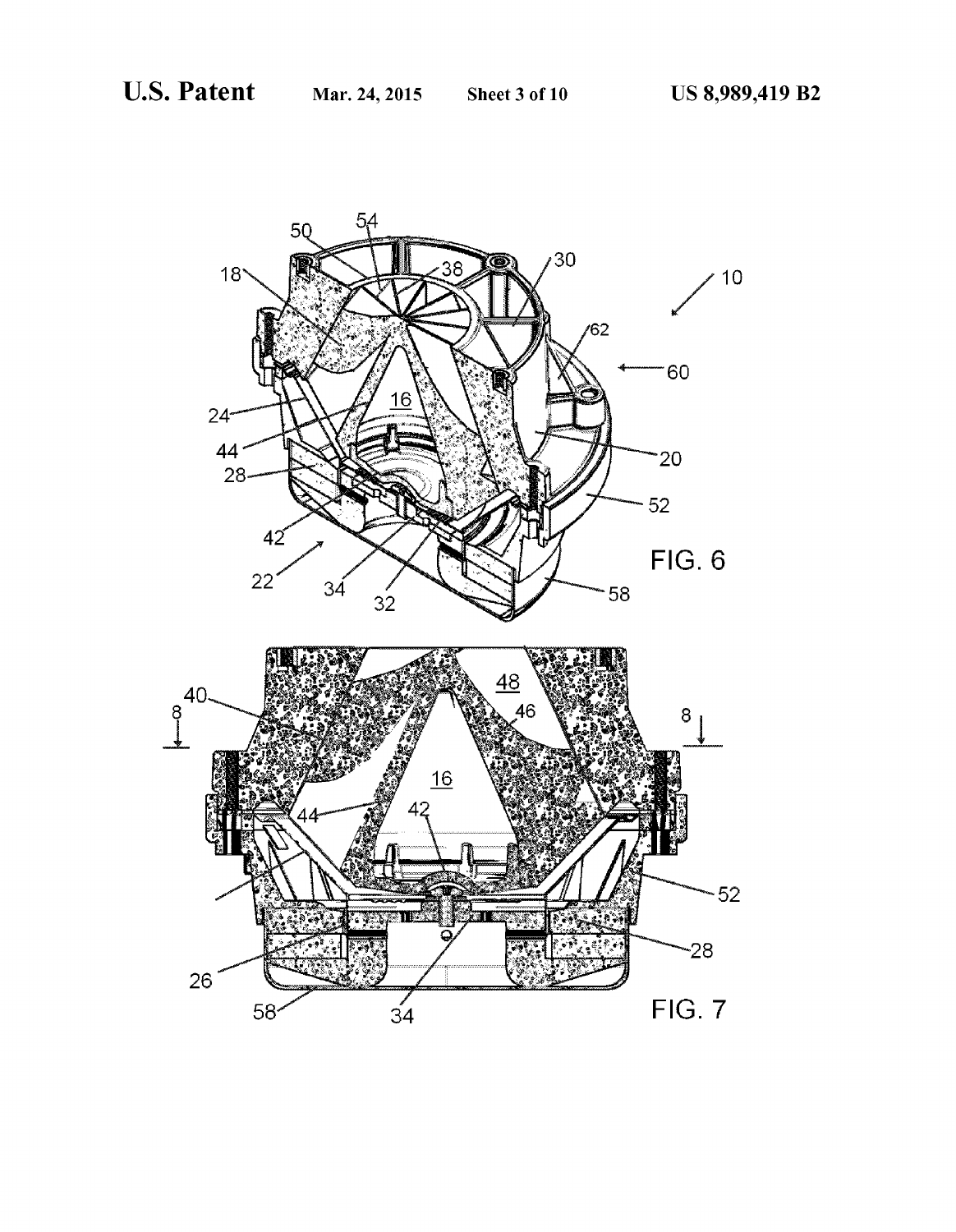

**FIG. 8** 



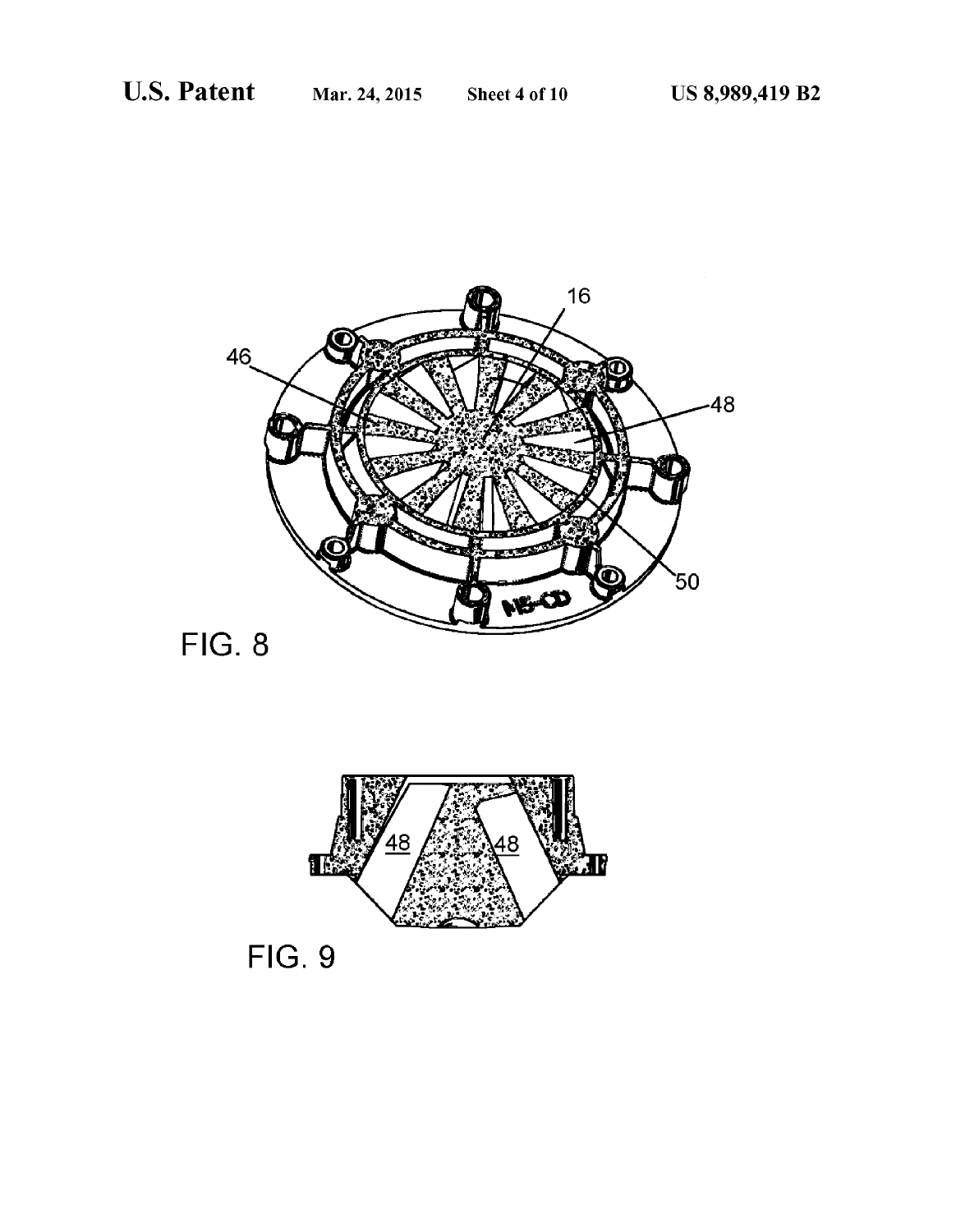



**FIG. 11**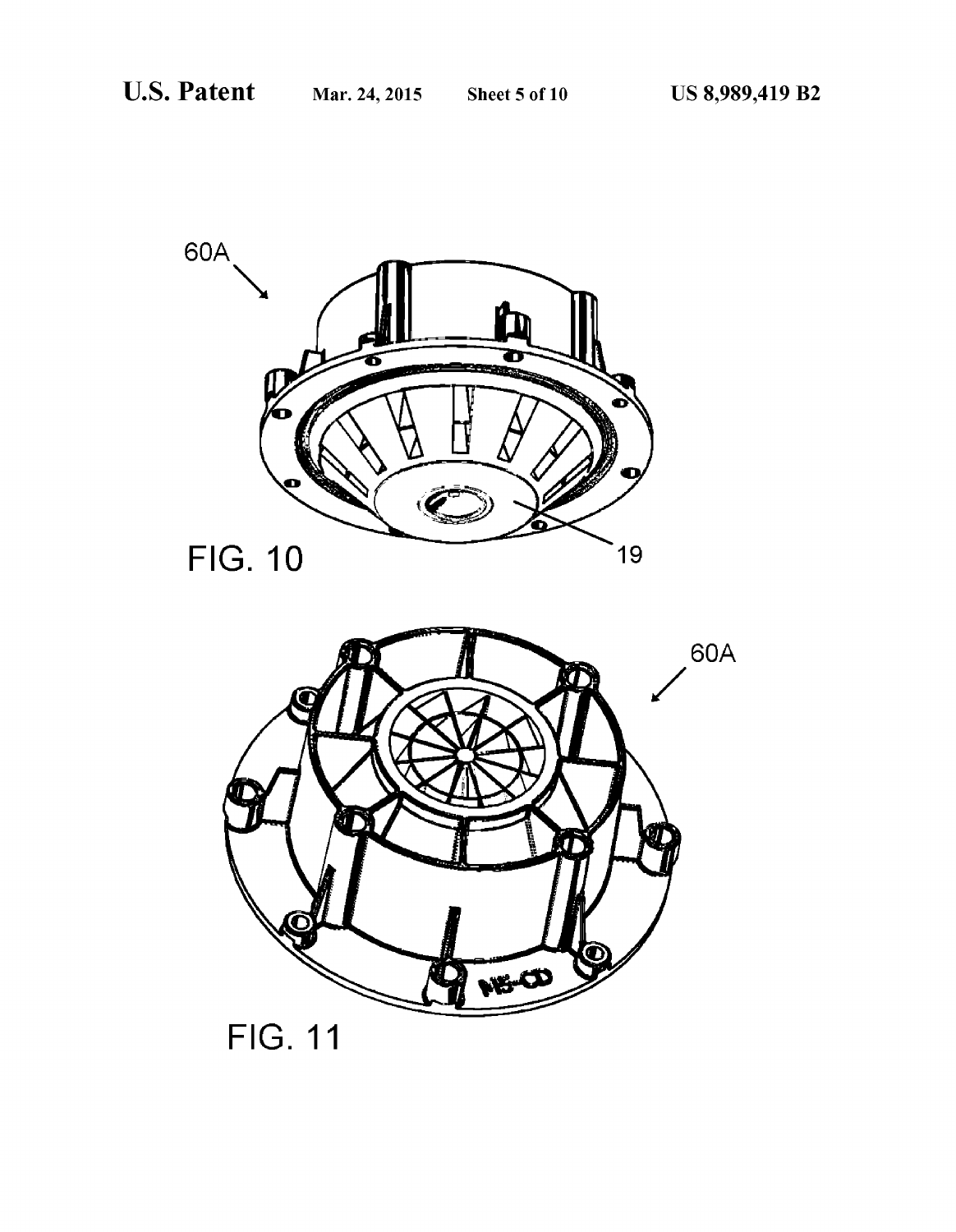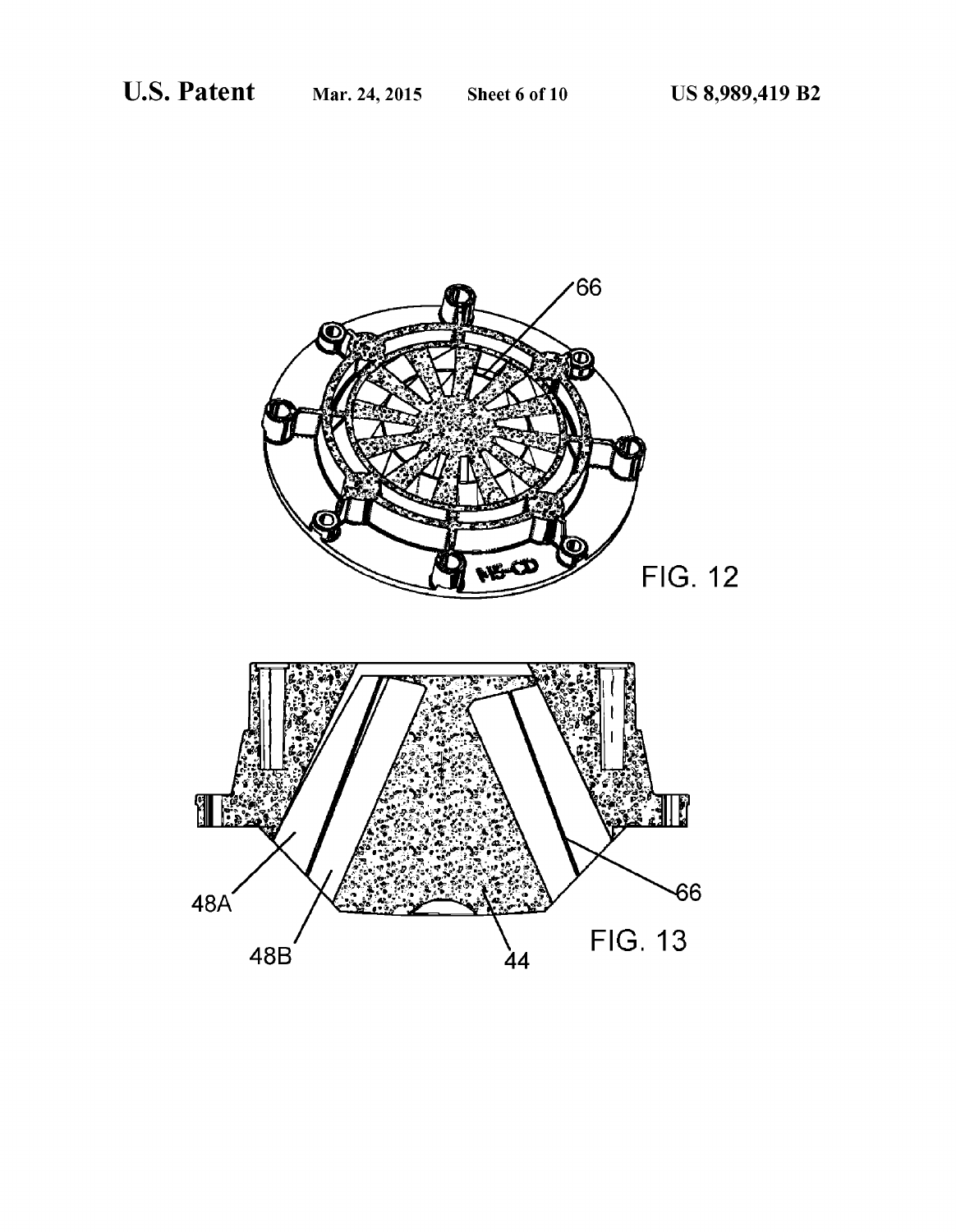

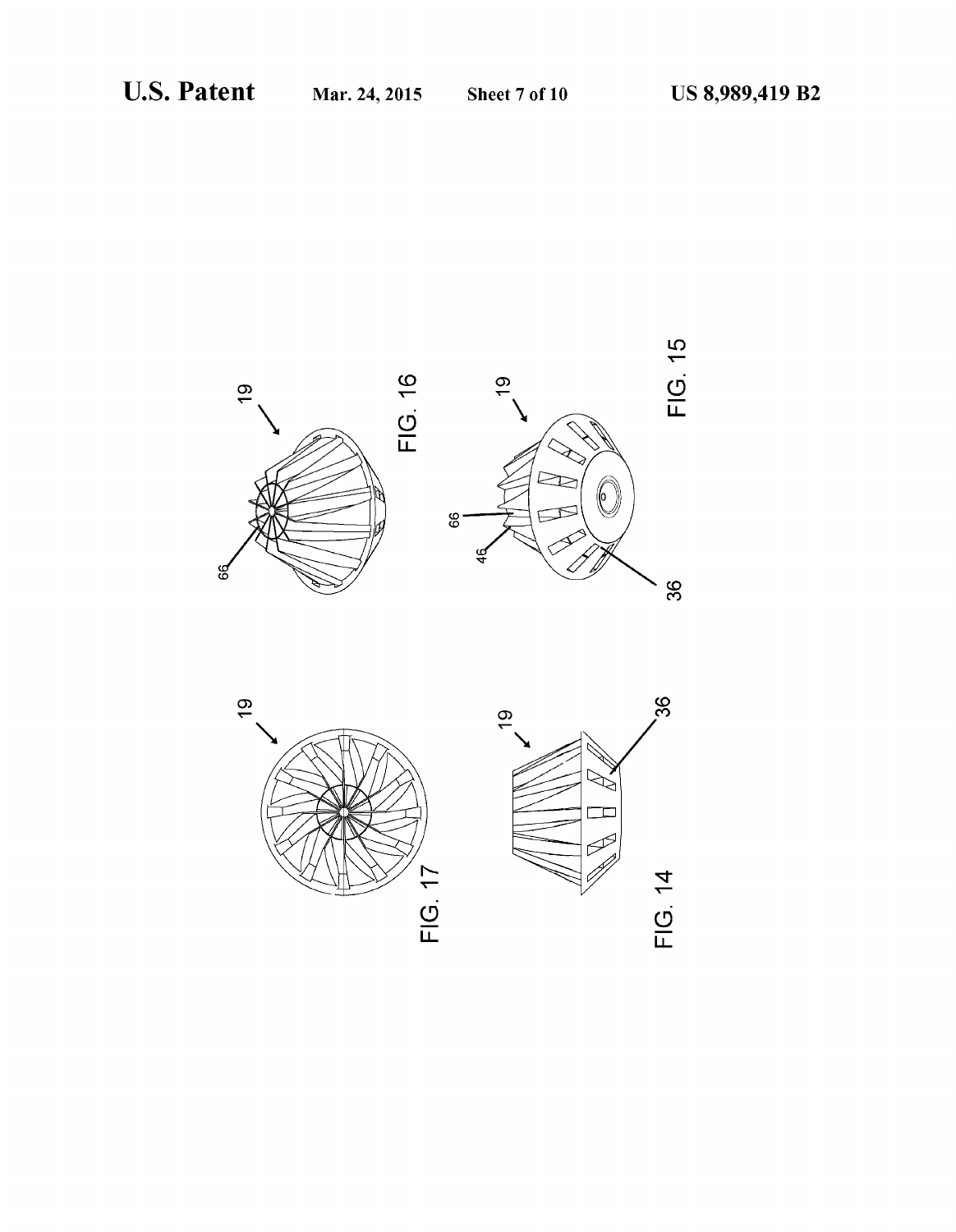

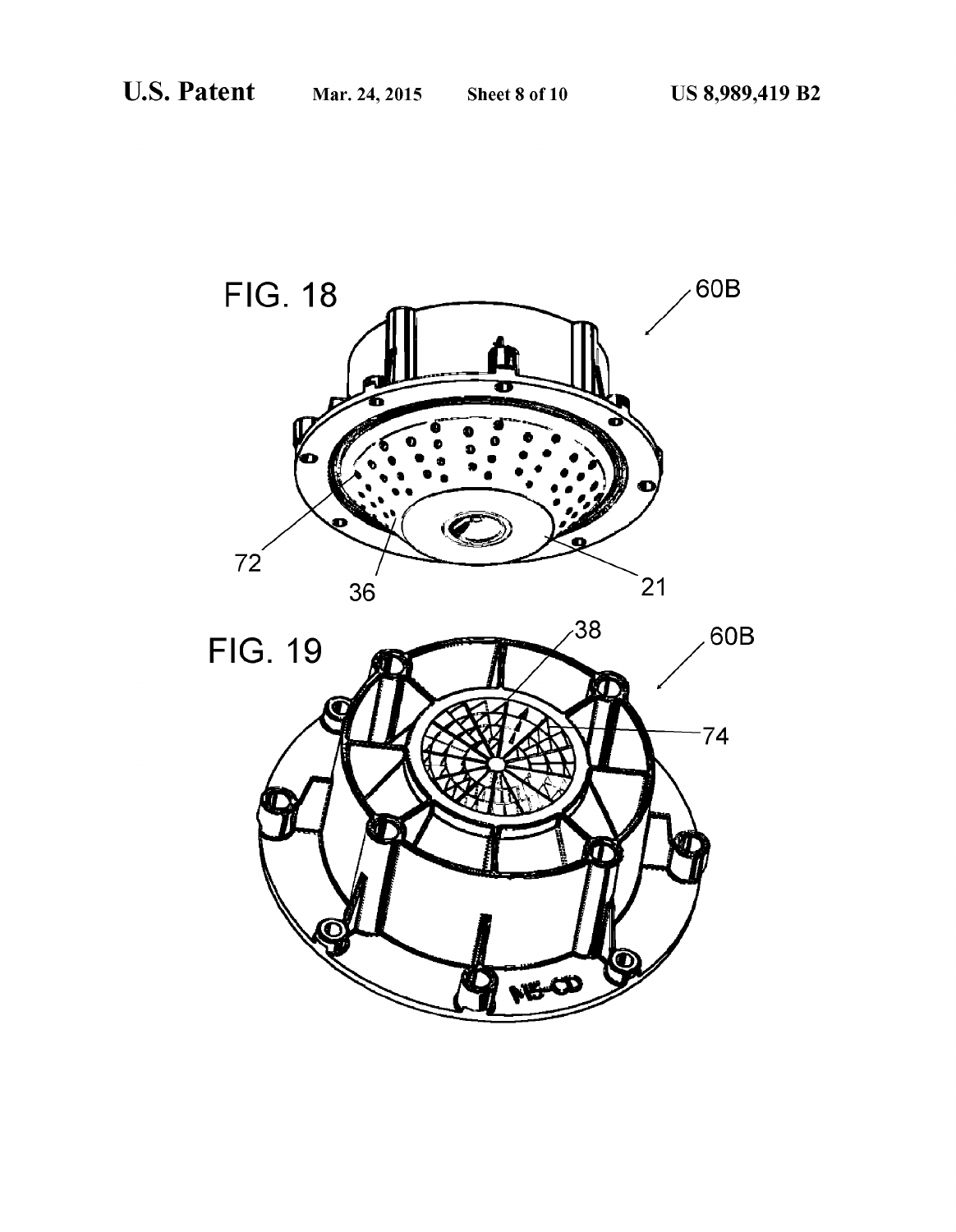

# **FIG. 20**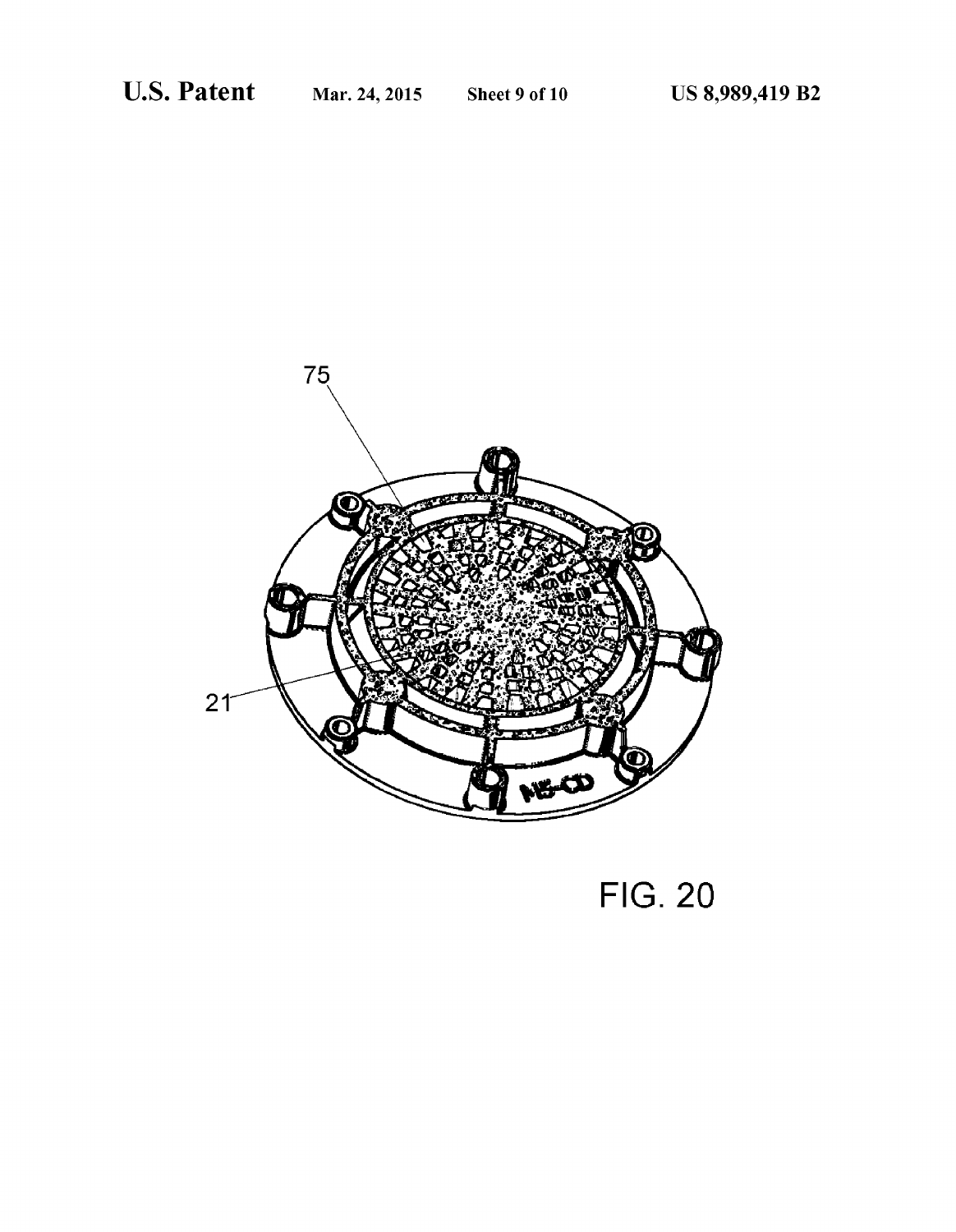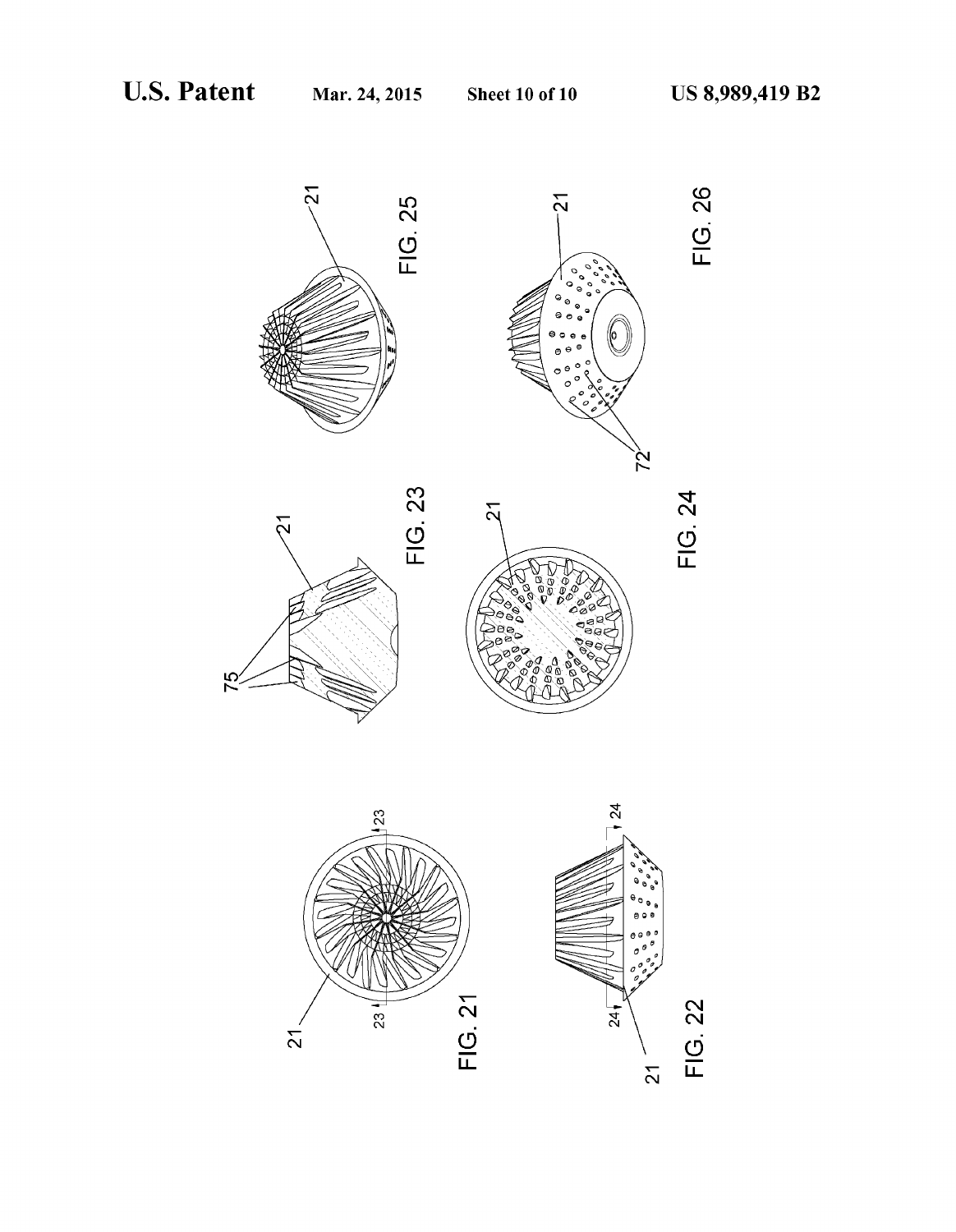5

# PHASE PLUG WITH AXIALLY TWISTED RADIAL CHANNELS

### BACKGROUND

1. Technical Field

The field relates to acoustic phase plugs.

2. Description of the Problem

Horn loading a diaphragm type loudspeaker has long been done in order to control the direction of radiation of sound 10 produced. A horn also increases loudspeaker efficiency in air as it operates as a transformer to improve impedance match ing between the loudspeaker and the transmission medium. In effect, a horn makes the air adjacent the loudspeaker dia phragm "stiffer." It was also early recognized that horns pro- 15 gressively cut-off the throughput of middle and high fre increasing frequency and, consequentially, operate to distort Voices and music. Wente in U.S. Pat. No. 2,037,187 noted that the cutoff characteristic was traceable in a large measure to the fact that the sound 20 waves emanating from the various portions of the diaphragm of the loudspeaker traverse paths of unequal length before reaching the throat of the horn. As a result sound waves propagated from different areas of the diaphragm reach the throat out of phase. For low frequency waves the disparity in 25 phase is not particularly detrimental but at progressively higher frequencies the phase difference can increase to a sufficient degree to cause a marked neutralization (or cancellation) of the sound waves with high frequency speech and music being noticeably diminished in intensity. Horn perfor- 30 mance was improved by making the sound front introduced to the throat of the horn increasingly "planar."

Wente proposed a "sound translating device." or what today would be called a phase plug, to control path distance between sections of a loudspeaker diaphragm and a horn 35 throat. The phase plug was constructed using a tapered cone and a plurality of progressively larger, hollow tapered mem bers with the tapered cone nested in the smallest hollow tapered member and the smallest hollow tapered member nested in the next Smallest member to produce a series of 40 annular air ducts/sound channels intermediate a dome shaped portion of the diaphragm and the horn throat.

Henricksen in U.S. Pat. No. 4,050,541 proposed a phase plug having radial rather than annular sound channels. This was done in part to simplify manufacture of the phase plug. 45 Avera in U.S. Pat. No. 6,064,745 taught a phase plug with radial channels where the phase plug had a frusto-conical body with a spherical entrance face which conformed to a loudspeaker diaphragm and a planar outlet face. The channels through the plug exhibited equal or slowly increasing aper- $50<sup>°</sup>$ ture area from entrance face to outlet face to minimize dif fraction.

Whether employed with a horn/waveguide or not, genera tion of a sound field characterized by planar wavefronts from a diaphragm type loudspeaker reduces distortion at a point of 55 reception, particularly at high frequencies. A wavefront is usually defined as a surface of constant phase. The further characterization of a wavefront as being "planar' means that the sound field exhibits constant phase in a flat surface where the surface is perpendicular to the direction of sound propa-  $60$  assembly of FIG. 18; gation. A sound field can consist of successive planar wavefronts.

### **SUMMARY**

A loudspeaker assembly comprises a casing with a dia phragm loudspeaker mounted in the casing. A phase plug is 2

mounted in the casing adjacent the diaphragm loudspeaker. The phase plug has a central cone with a longitudinal axis extending from an input end adjacent the diaphragm loud speaker to an output end with its base at the input end tapering to an apex at the output end. A plurality of Vanes extend radially outwardly from the central cone with the plurality of vanes being thickest at the input end and progressively thinning toward the output end. Radially outward edges of the plurality of vanes are twisted relative to the longitudinal axis with the degree of twist being progressively greater with increasing proximity to the output end. The plurality of vanes tapers in width along their longitudinal extent from the input end to the output end. The casing, plurality of Vanes, central cone and interior walls define a plurality of radially twisted phase leveling channels having input ports on the input end and outlet ports on the output end of the phase plug.

## BRIEF DESCRIPTION OF THE DRAWINGS

Understanding of the following description may be enhanced by reference to the accompanying drawings, wherein:

FIG. 1 is a bottom or input end perspective view of a phase plug assembly:

FIG. 2 is an output end perspective view of the phase plug assembly of FIG. 1;

FIG.3 is a plan view of the phase plug from the phase plug assembly of FIGS. 1 and 2:

FIG. 4 is a perspective view of the phase plug;

FIG. 5 is a cutaway view of the phase plug;<br>FIG. 6 is a perspective cutaway view of a loudspeaker assembly incorporating a phase plug;

FIG. 7 is a side elevation of the phase plug;

FIG. 8 is a sectioned view of the phase plug assembly taken perpendicular to its longitudinal axis along section lines 8-8 in FIG. 7;<br>FIG. 9 is a cross sectional view of the phase plug assembly

taken through the longitudinal axis of the phase plug assembly:

FIG. 10 is a bottom or input end perspective view of an alternative phase plug assembly;

FIG. 11 is an output end perspective view of the phase plug

assembly of FIG. 10;<br>FIG. 12 is a sectioned view of the alternative phase plug assembly taken perpendicular to its longitudinal axis;

FIG.13 is a cross sectional view of the phase plug assembly taken through the longitudinal axis of the phase plug assem bly:

FIG. 14 is a side elevation of the phase plug of the alterna tive phase plug assembly:

FIG. 15 is an input end perspective view of the alternative phase plug;

FIG. 16 is a perspective view from the output end of the alternative phase plug;

FIG. 17 is a plan view of the input end of the alternative phase plug;

FIG. 18 is a bottom or input end perspective view of a second alternative phase plug assembly:

FIG. 19 is an output end perspective view of the phase plug

FIG. 20 is a sectioned view of the second alternative phase plug assembly taken perpendicular to its longitudinal axis;

65 plug; FIG.21 is an end view of the second alternative phase plug; FIG. 22 is a side elevation of the second alternative phase

FIG.23 is a cross section taken along section lines 23-23 of FIG. 21;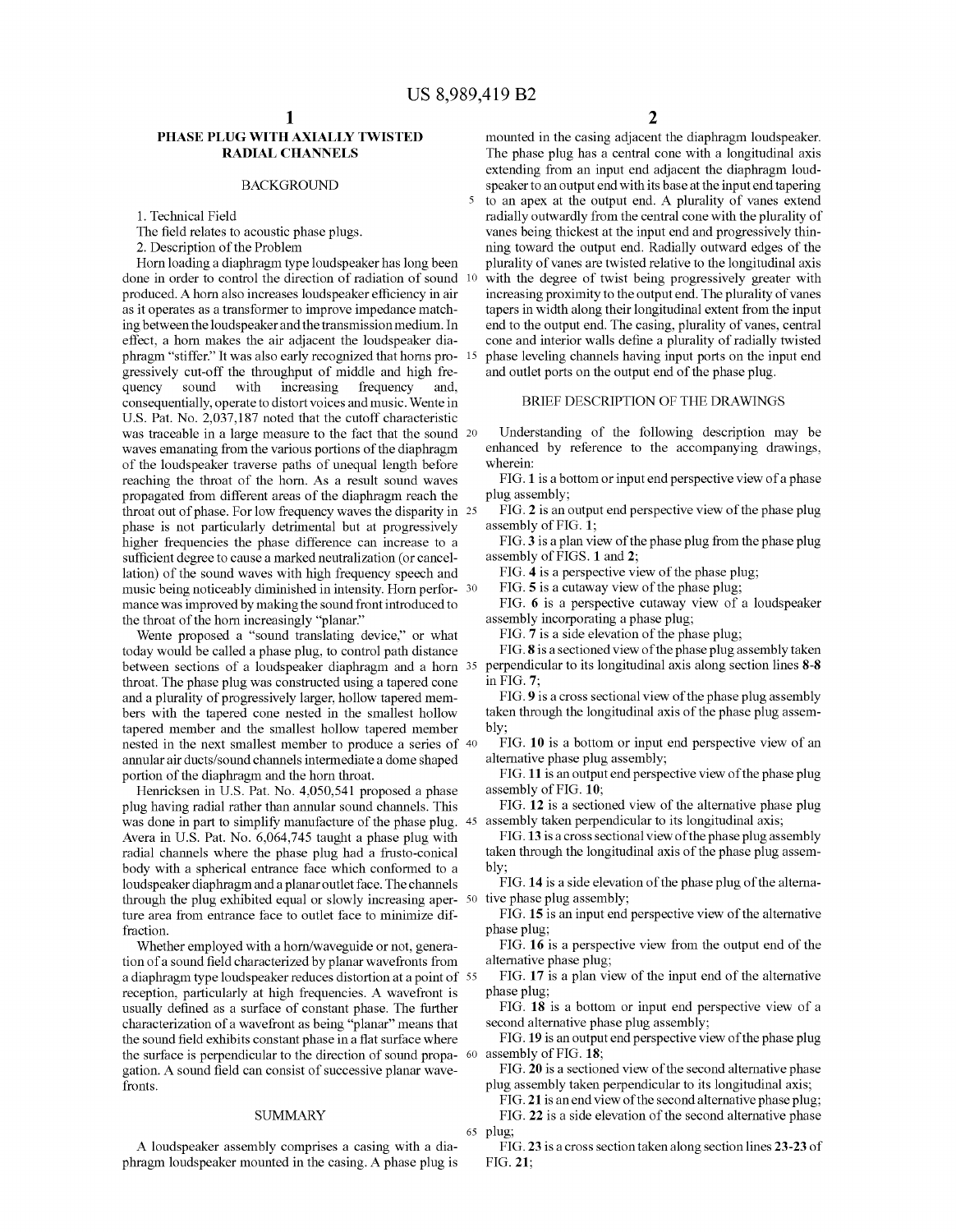FIG.24 is a cross section taken along section lines 24-24 of FIG.22;

FIG. 25 is a perspective view of the output end of the second alternative phase plug; and

FIG. 26 is a reverse angle perspective view to that of FIG. 25.

## DETAILED DESCRIPTION

Referring to FIGS. 1-9 a loudspeaker assembly 10 com- 10 prises an acoustic transducer assembly 22, a phase plug subassembly 62 and an assembly ring 52. The acoustic trans ducer assembly 22 and the phase plug sub-assembly 60 are attached to opposite sides of the assembly ring 52. Loud speaker assembly 10 generates acoustic planar wavefronts 15 from an assembly output face 38.

The phase plug sub-assembly 60 includes a carrier 62 which is a single piece molded element. Carrier 62 has a substantially cylindrical outer wall 20 attached to a circum ferential assembly ring 52 at one end of the cylinder. Carrier 62 also has a frusto-conical inner casing 50 and a plurality of radial segmented divider ribs 30 formed between the cylin drical outer wall 20 and the frusto-conical inner casing. The frusto-conical inner casing 50 is hollow and defines a frusto conical void in which the perimeter face 40 of a downstream 25 or output section 14 of a phase plug 18 Snugly fits to form a phase plug sub-assembly 60.

Frusto-conical inner casing 50 is open at both ends along the longitudinal axis C of the casing or the phase plug 18. One end opens onto output face 38 to provide planar output ports 30 54 which extend radially outwardly from a central longitudi nal axis "C". The other end 37, surrounding an input surface 36 of the phase plug 18, is mated to assembly ring 52 and closed by the acoustic transducer assembly 22. A phase plug 18 input section 12 extends from the enclosed open end of the 35 frusto-conical casing 50 where it is encircled by assembly ring 52. Planar output ports 54 may feed into the throat of a horn (not shown) or left exposed depending upon the appli cation.

Phase plug 18 has a central cone 44 which is symmetric 40 about central longitudinal axis C. Central cone 44 tapers to an apex on the output face 38. A plurality of radial vanes 46 extend radially outwardly from the central cone 44. Each radial vane 46 is thickest along an acoustically upstream or surface 36 to the planar output face 38 and progressively thins from the input Surface 36 to an edge along planar output face 38. The plurality of radial vanes 46 are twisted relative to the central longitudinal axis C with the degree of twist greatest toward the outside perimeter 40 of the output section 14. The 50 degree of twist grows progressively larger with increasing proximity to the planar output face 38. input surface 36 (see FIGS. 2 and 3), extends from the input 45

The inner casing 50, the plurality of radial vanes 46 and central cone 44 define a plurality of radially twisted, phase central cone 44 define a plurality of radially twisted, phase leveling channels 48 having input ports on the input end and 55 outlet ports on the output end of the phase plug 18. The plurality of radially twisted, phase leveling channels 48 exhibit the same progressive radial twist exhibited by the vanes 46 toward the output face 38 and away from the central cone 44. The progressive thinning of the plurality of vanes  $46\quad 60$ results in increasing latitudinal cross-sectional area of the phase leveling channels 48 at the outlet ports 54 along the planar output face 38 as compared to the inlet ports 56 on the acoustically upstream input Surface 36. The distance or radius of the channels 48 progressively decreases moving down stream so that the cross-sectional area of the channels can be kept constant or allowed to slowly increase. 65

Phase leveling channels 48 exhibit greater minimum dis tances from the radially outward portions of the cone dia phragm 24 to the planar output face 38 than they exhibit relative to portions of the cone diaphragm closer to the central longitudinal axis C. The degree of twist applied to radial Vanes 46 is chosen so that the minimum distance through the phase leveling channels 48 to the planar output face 38 is the same across the device.

The base phase plug 18 comprises the input surface 36 and a central base cap 42. Base cap 42 closes an anti-resonant cavity 16 within central cone 44. Taken together, input surface 36 and base cap 42 provide a surface which closely conforms to the shape of a cone diaphragm 24 which it faces and which it is proximate to. In this context the term proximate may be taken distances relative to the wavelengths of sound of intereSt.

Cone diaphragm 24 is a vibratile surface generating sound energy in response to electrical signals applied to a Voice coil 26. The central portion of the cone diaphragm 24 is reinforced using an inverted spider support 32. Voice coil 26 is wound on a central pole mount 34 Supporting the cone diaphragm 24. Changing electrical current in Voice coil 26 generates force for moving the cone diaphragm 24 by interacting with the magnetic field from a permanent magnet 28 mounted outside of the voice coil on the inside wall of the steel magnetic shield bucket 58.

Referring to FIGS. 10-17 an alternative phase plug assem bly 60A is illustrated. Phase plug assembly 60A is substan tially identical to phase plug assembly 60 except that the phase plug 19 incorporates an annular dividing ring 66 which divides the twisted radial channels 48 into radially inner and outer divisions 48A and 48B, respectively. The annular divid ing ring 66 has a constant width and parallels the taper of the outer surface of the central cone 44.

Referring to FIGS. 18-26 still another phase plug assembly 60B is illustrated which is structurally the same as phase plug<br>assembly 60 except for substitution of a alternative phase plug 21. Phase plug 21 displays a largely closed input surface 36 broken by concentric ring constellations of a plurality of input ports 72. Input ports 72 are connected by radially twisted channels 75 which run through the body of phase plug 21 to connect with outlet ports 74 on the output surface 38 of the phase plug assembly 60B.

For any given cross section taken perpendicular to the central longitudinal axis of phase plug 21, the channels 75 are arranged in concentric circular constellations around the axis. The radius of each constellation grows progressively smaller moving acoustically downstream through the phase plug 21. Channels 75 may increase in cross sectional area from the input port 72 toward the output port 74 for each channel so that the surface area of output surface 38 is largely made up of output ports 74.

## What is claimed is:

1. A phase plug comprising:

- a body having a longitudinal axis and a latitudinal perim eter which is symmetric about the longitudinal axis;
- with a loudspeaker cone diaphragm to allow the upstream surface to be placed proximate to the loudspeaker cone diaphragm;
- a plurality of inlets through the upstream Surface disposed symmetrically about and having an outward radial ori entation on the longitudinal axis;
- a downstream planar output plane substantially perpendicular to the longitudinal axis, the downstream planar